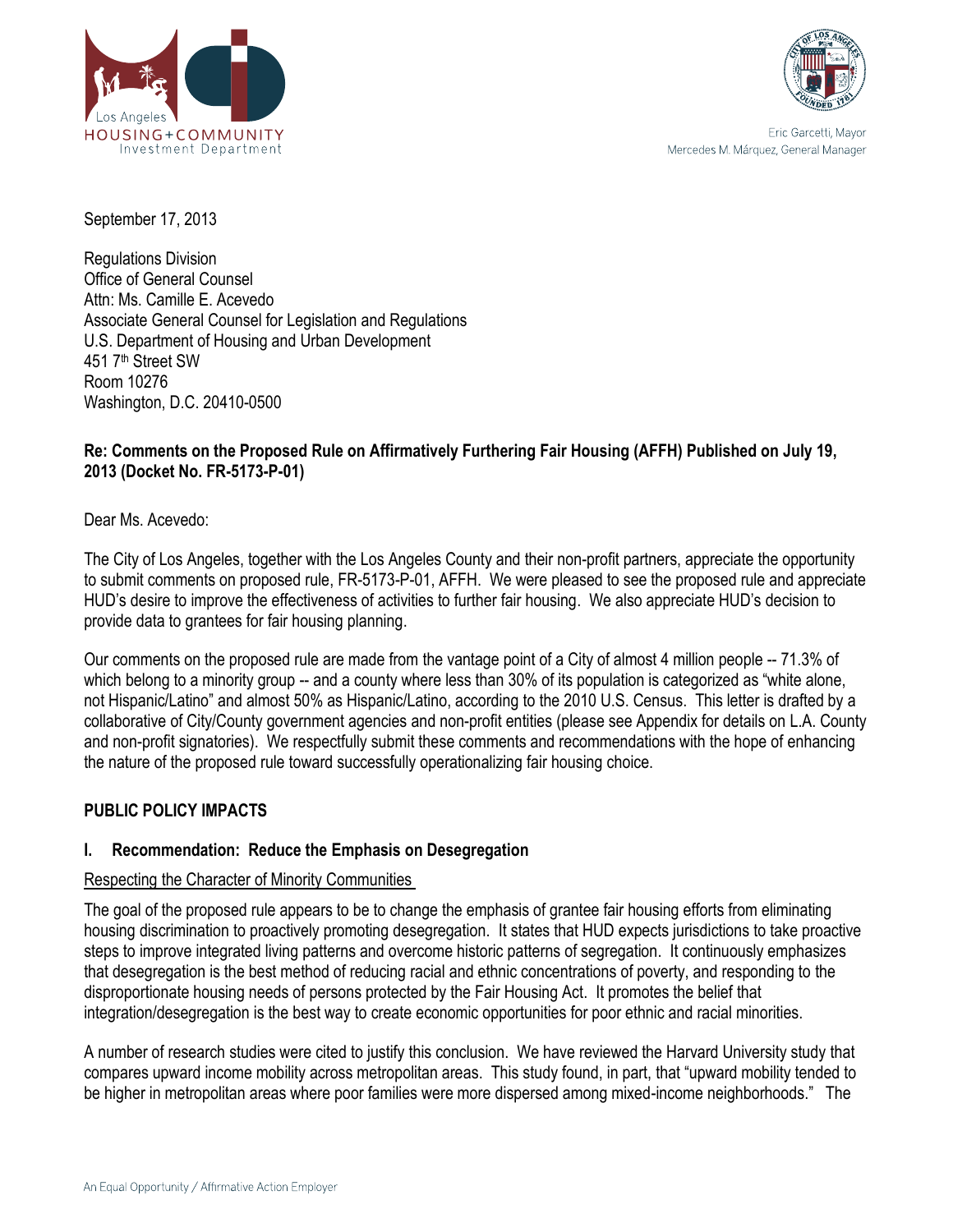study, however, does not establish that mixed-income neighborhoods *cause* increased upward mobility; it simply establishes that there is a *correlation* among both factors. Further, the study does not prescribe a methodology or identify factors to achieve integrated communities with greater opportunities for income mobility. The other studies cited did not appear to focus on the realities of majority-minority geographic areas such as Los Angeles, where most of the population belongs to an ethnic or racial minority group.

By moving away from an equal emphasis on all forms of antidiscrimination in housing to a primary focus on desegregation, the proposed rule supports activities that gentrify neighborhoods to the detriment of long-term residents of a uniform race or class. HUD's *Regulatory Impact Analysis ("The Analysis")* acknowledges that promoting integrated communities presents a challenge in preserving the affordability and maintaining the true character of communities, stating:

Transformation, particularly of those neighborhoods inhabited by low-income families, can induce gentrification. Gentrification can help advance fair housing goals and integration, but it can also result in a wholesale change in the ethnic mix such that the minorities that originally populated the neighborhood exit and no longer are present.

Although *The Analysis* notes there are negative effects from gentrifying pressures, promoting integration seems to be far more important. The phrase used in *The Analysis* "…that…minorities…[e]xit and are no longer present" does not acknowledge the fact that poor people do not exit voluntarily but are forced out of their homes by landlords seeking the higher rents their properties can command nor does it acknowledge that gentrification destroys cohesive ethnic and racial neighborhoods and their support systems, forcing poor people to move to areas further away from employment and transportation. There appears to be no recognition of the fact that jurisdictions lack the economic tools to fight the impacts of gentrification, particularly in today's economic climate with property values rising, local governments' continuing budget problems and Congress' cuts to the HUD budget.

Additionally, the emphasis on desegregation is of particular concern since Los Angeles is a majority-minority city. The large percentage of minorities in Los Angeles is attributable, in part, to a significant foreign-born population that presents unique challenges. According to the National Poverty Center, foreign-born residents have almost twice the incidence of poverty as native-born residents. These households usually live in concentrated areas where neighbors speak the same language and there are relatives and friends from "back home." Many foreign-born households do not want to live in integrated areas with their language and economic challenges. We believe that HUD should value the housing choices of these households in addition to the housing choices of others who may want to move to more integrated settings.

The proposed rule assumes that the people in "minority" communities prefer a life in the suburbs; that parents and children prefer that the child take public transportation for two or more hours roundtrip to an upper income school district – and that it is safe to do so. There seems to be an implicit assumption that HUD knows what is best for residents of local communities and that is for jurisdictions to proactively promote desegregation. Effective approaches to fair housing need to be tailored to the needs and assets of the community. There are many ways to create economic opportunities and eliminate housing discrimination; no one approach should be the priority.

## Residents of Poor Communities Need Affordable Housing

The proposed AFFH rule implies that affordable housing should not be built in poverty areas with a concentration of minority residents. In practice, the mandate to "foster more inclusive communities" appears to mean that affordable housing must be sited in non-impacted areas where land costs may be three or four times higher than the cost of land in lower income areas. This means that developments will take longer to finance, be much more expensive and fewer units will be built. An equally important issue is that by encouraging the development of affordable housing outside of poverty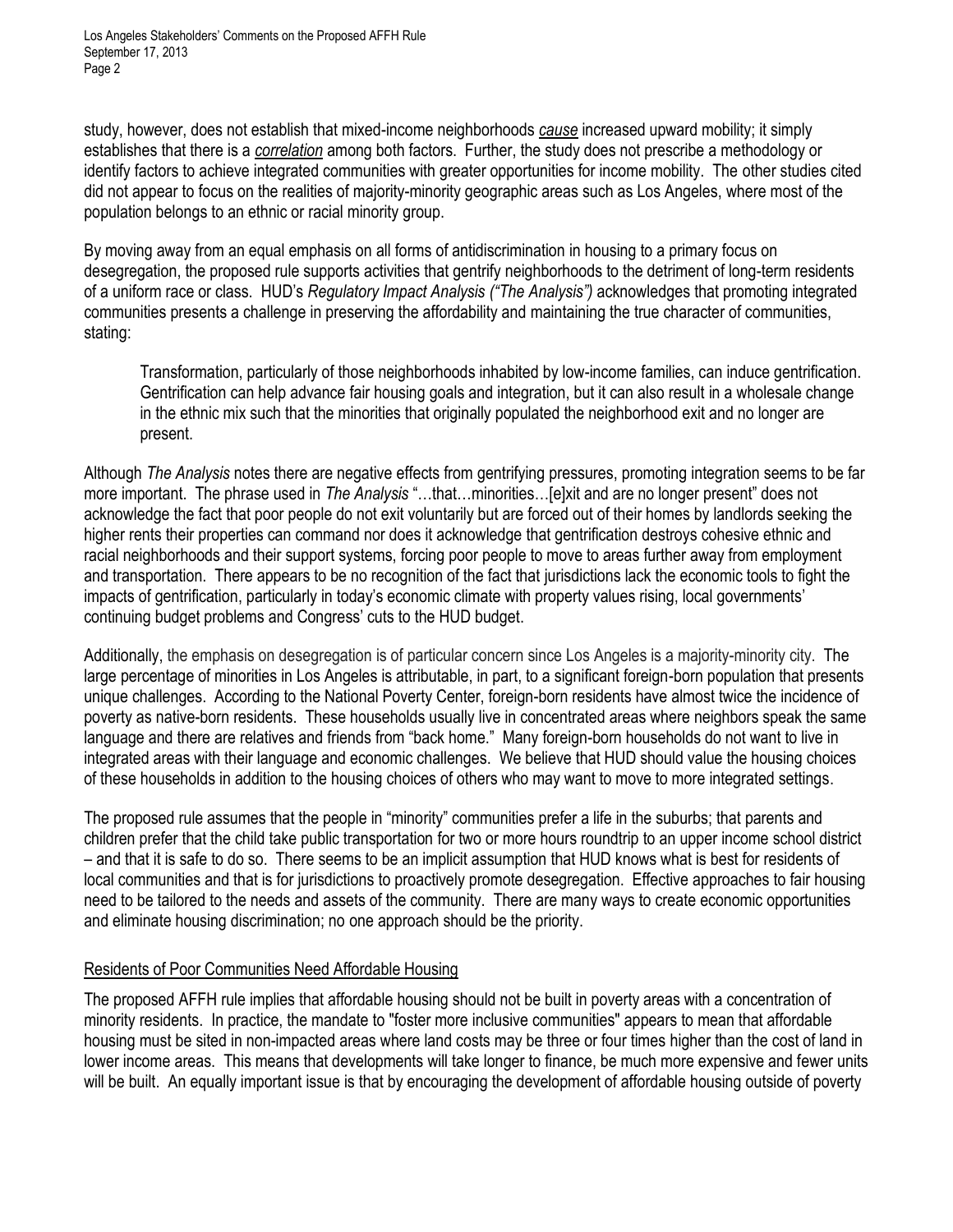areas with high minority concentrations, affordable housing is denied to existing area residents in need of reducing their housing cost burden.

Additionally, the proposed rule requires that if housing is constructed in poor areas, substantial revitalization efforts must take place concurrently. We fully support substantial revitalization but those efforts may not be possible due to cuts in HUD funding or competing local priorities. We believe that creating and preserving affordable housing, in and of itself, in poor areas is an important vehicle for improving the economic security and opportunity of low income and minority tenant households.

## **II. Recommendation: Preserve Jurisdictions' Autonomy to Choose their Investment Strategies**

## Creating Economically Viable Communities through Local Discretion

The purpose of CDBG is to provide decent housing, a suitable living environment, and expanded economic opportunities principally for low/moderate-income persons. Under the CDBG program, jurisdictions have the flexibility to decide which activities best meet the needs of their communities and at what level activities will be funded. The proposed rule, however, attempts to limit a grantee's right to make local decisions about these key investments. Since HUD will approve the Assessment of Fair Housing (AFH) and the Consolidated Plan (Con Plan) activities to implement it, the proposed rule strongly implies that HUD will determine whether communities are spending enough of their Con Plan funds and focusing sufficient effort on affirmatively furthering fair housing. Through this assumed system of HUD approvals, the proposed rule attempts to make AFFH the highest priority of the Con Plan rather than one of several priorities and eligible activities under CDBG. That the proposed rule does not contain a process to resolve disagreements between local grantees and HUD seems to imply that HUD's decision on the jurisdiction's use of Con Plan funds will be final with no recourse.

HUD's *Regulatory Impact Analysis* notes: "In brief, because of diversity of communities and regions across the nation and the resulting uncertainty of precise outcomes of the proposed AFFH planning process, HUD cannot quantify the benefits and cost of policies influenced by the rule." Since it is impossible to accurately quantify the outcomes, the proposed rule should unequivocally state that local jurisdictions should be given the flexibility to invest in both high- and low-income areas. Investments should be based on a community's unique demonstrated strengths.

## **III. Recommendations: Clarify HUD's Overall Role in the Approval Process; Ensure that the Assessment of Fair Housing (AFH) Approval Process Includes HUD's CPD and PIH Offices; Incorporating Key HUD Offices into the AFH Review**

## CPD and PIH Role in AFH Approval and Implementation

The proposed rule does not mention which HUD office is responsible for evaluating AFHs. It should explicitly state that the Office of Community Planning and Development (CPD) and the Office of Public and Indian Housing (PIH) will have equal authority to the Office of Fair Housing and Equal Opportunity (FHEO) in reviewing and approving submitted AFHs. The CPD must play a key role in the review since grantee Con Plan funds could potentially be withheld or withdrawn due to an unapproved AFH. Public Housing Authorities have similar issues so PIH should play a key role in reviewing their AFHs. What is the criteria for HUD's approval of the AFH? What is the process to resolve a jurisdiction's disagreement with HUD's decision?

Activities that FHEO considers meaningful to promote "greater mobility and access to communities offering vital assets such as quality schools, employment, and transportation consistent with fair housing goals" may require a prohibitively large commitment of time, effort, and money. As a result, the jurisdiction may decide to carry out other activities deemed important by the community that have been identified as a jurisdictional priority in the Con Plan. Is HUD going to refuse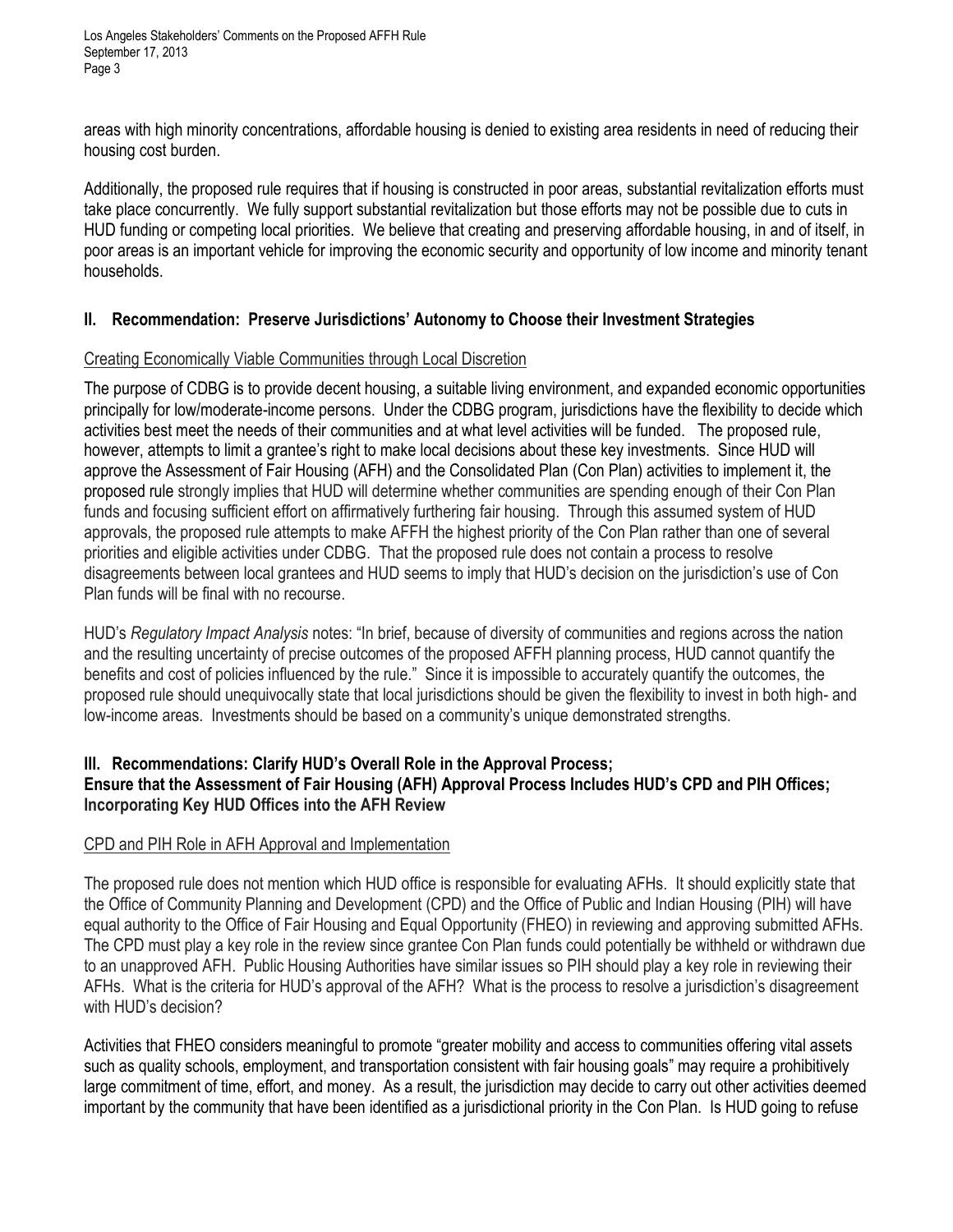to fund that jurisdiction? Who will decide whether the activities proposed in the grantee's Con Plan are meaningful and address the issues identified in the AFH? Do all of the issues identified in the AFH have to be addressed? Where will HUD and grantees find the resources necessary to carry out activities required by the AFH without sacrificing current public services and public facilities that are critical to low income residents? Over the past three years, the City of Los Angeles has lost 32% of its CDBG funds and 56% of its HOME funds due to Congressional budget cuts. Moreover, the Housing Authority of the City of Los Angeles has experienced a 15% decrease in Section 8 administrative funding and an 18% reduction in Public Housing operating funds. It appears that there may be more Congressional cuts in the near future. Will HUD require jurisdictions to ignore priority needs, identified by low-income communities, and focus on "meaningful" mobility and access to other communities?

It is proposed that the AFFH Certifications state that the program participant will take no action that is *materially inconsistent* with its obligation to affirmatively further fair housing. Who decides what is "material"? How is this determined? What are the criteria for being deemed "materially inconsistent"? The criteria should be clarified and listed in the proposed rule so that it is not a matter of interpretation by HUD staff and cash-strapped jurisdictions do not face serious financial risks carrying out approved Con Plan activities.

## **IV. Recommendation: Combine Citizen Participation Processes**

## Streamline the AFH and Con Plan Due Dates and Processes

The proposed rule requires submission of the AFH at least 270 calendar days before the start of the program year, prior to the beginning of the 3- or 5-year Con Plan process. This timeline will result in additional staff time committed by jurisdictions, particularly as it relates to citizen participation requirements for both the AFH and Con Plan. Based on the current draft of the proposed rule, the AFH citizen participation process is duplicative of the Con Plan process. The rule is silent as to whether the community engagement process for the AFH can be combined with the Con Plan's community engagement process. If the process for both plans cannot be consolidated, this poses a potential burden on grantees who must do more with fewer funds and community members fatigued with duplicative events. Also, consolidating these processes a year before the Con Plan is due will make the Con Plan less current and perhaps less relevant.

## **V. Recommendation: Improve HUD-Provided Data**

## Strengthen the Source and Purpose of Data for the AFH

The proposed rule requires grantees to use measures HUD makes available at the national level for the AFH. However, there have been a number of weaknesses with HUD-provided data for the Con Plan. How can HUD assure that the complex data required for the AFH will be accurate? In addition, the proposed rule does not specify the type of information or data to be utilized in assessing whether local laws, policies or practices limit fair housing choice. The confines of this policy analysis are not clear; there is no guidance for this requirement. If localities provide other data, how will HUD use that data? Will localities have an opportunity to tell HUD how that data ought to be used/interpreted?

We agree with the issues raised in the 2013 *Public Housing Authorities Directors Association (PHADA) Advocate* newsletter regarding the weaknesses of HUD's data. The following reflects some of the concerns raised within *PHADA Advocate* regarding HUD's data elements for jurisdictions:

- The Mapping portal does not include tabular data; data cannot be downloaded or made into a shapefile (i.e., not simple to use for mapping purposes).
- While some measures are widely used (e.g., the index of dissimilarity and the isolation index), many have been created by HUD and there is no evidence that the Department has validated or plans to validate those measures.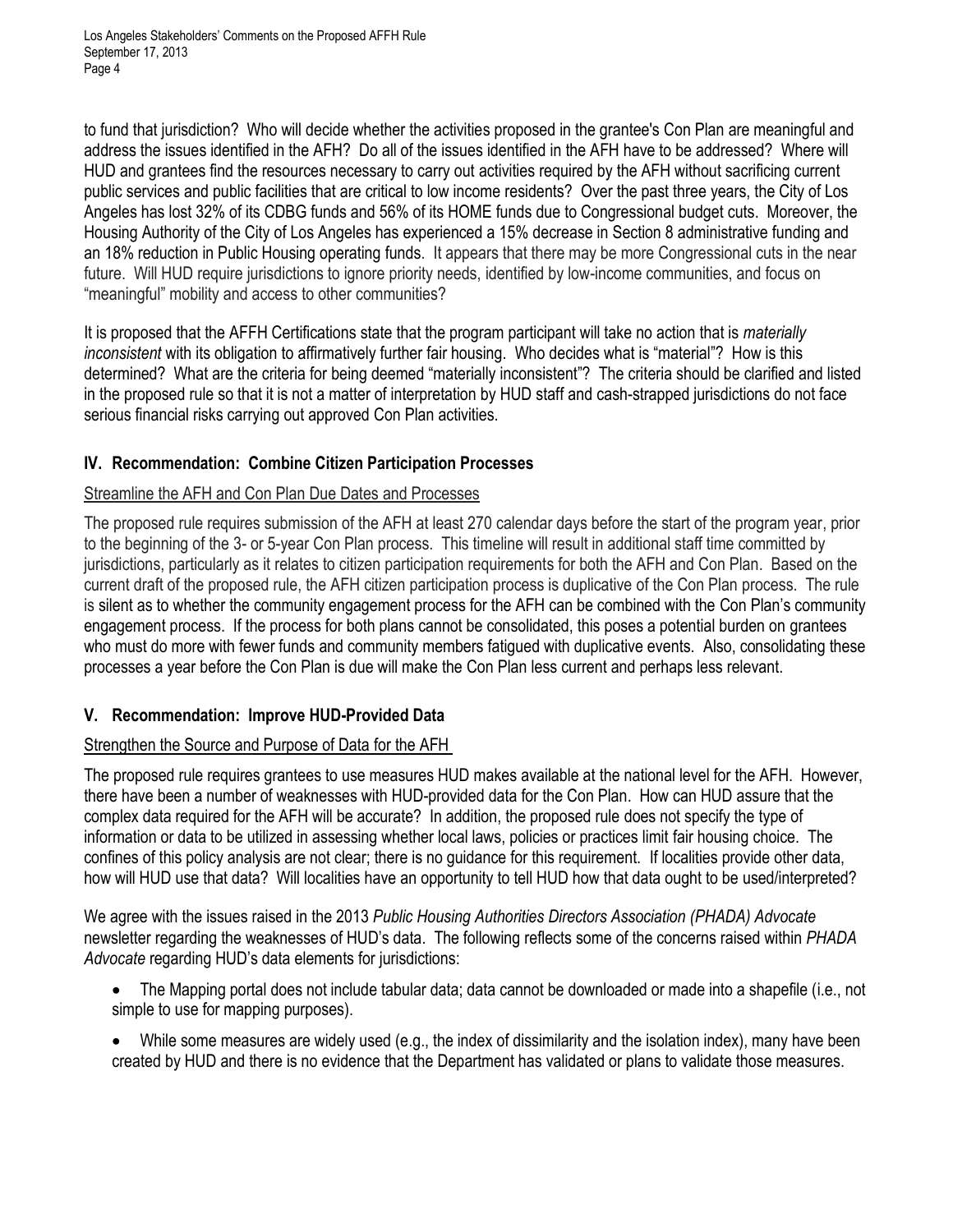- In regards to commonly-used measures, HUD has established what seems to be arbitrary, unjustified thresholds that AFHs must consider.
- HUD has not described how it intends to develop measures to share with grantees at the census tract or block level.

 The various indices created by HUD pose concerns. There is uncertainty with the following: Are thresholds HUD has suggested in its draft reasonable, too high or too low? Do measures HUD developed do what they intend? Has HUD validated any of the unique indices? Does aggregation of indices associated with access to community assets measure that access appropriately?

- HUD requires assessment of racially or ethnically concentrated areas of poverty. The proposed rule does not propose to assess poverty concentration based on any other listed protected class (e.g., national origin, religion, color, gender, familial status, or disability).
- HUD has identified six kinds of community assets and has rejected requests to provide data reflecting access to parks, libraries, recreational resources, community centers, elder service centers, health care facilities, law enforcement facilities, fire stations and food or drug retailers.

# **VI. Recommendation: Revise AFFH Definitions**

# Revise the Definitions to Reflect Housing Choice in Affirmatively Furthering Fair Housing

The desegregation priority is embodied in the proposed rule through changes in a number of standard definitions. This is another example of how HUD is attempting to promote desegregation within communities. Los Angeles (the signatories to this letter) have concerns about some of the new definitions and recommends the following changes:

 *Affirmatively Furthering Fair Housing (AFFH)* – this definition should be completely revised, the phrase "Taking proactive steps beyond simply combating discrimination" should be changed from "beyond simply" which seems to denigrate housing discrimination prevention efforts and replaced by the word "including" which would put antidiscrimination in housing on par with integration/desegregation. Also, the section of the definition, "…access to community assets for all persons protected by the Fair Housing Act," does not recognize the fact that none of the persons living in that area have access to community assets such as education, transportation, etc.

Another portion of the definition which should be changed states:

"…to address significant disparities in access to community assets, to overcome segregated living patterns and support and promote integrated communities, to end racially and ethnically concentrated areas of poverty…"

This should be replaced with

"...to reduce the isolation of income groups within communities and geographical areas and increase the diversity and vitality of neighborhoods through the spatial deconcentration of housing opportunities for persons of lower income and the revitalization of deteriorating or deteriorated neighborhoods and to foster and maintain compliance with civil rights and fair housing laws."

This recommended change incorporates language from the Congressional Findings on the Housing and Community Development Act of 1974 as amended.

The "AFFH" definition should be revised to read as follows:

Taking proactive steps including combating discrimination to foster more inclusive communities and access to community assets for all persons protected by the Fair Housing Act. More specifically, it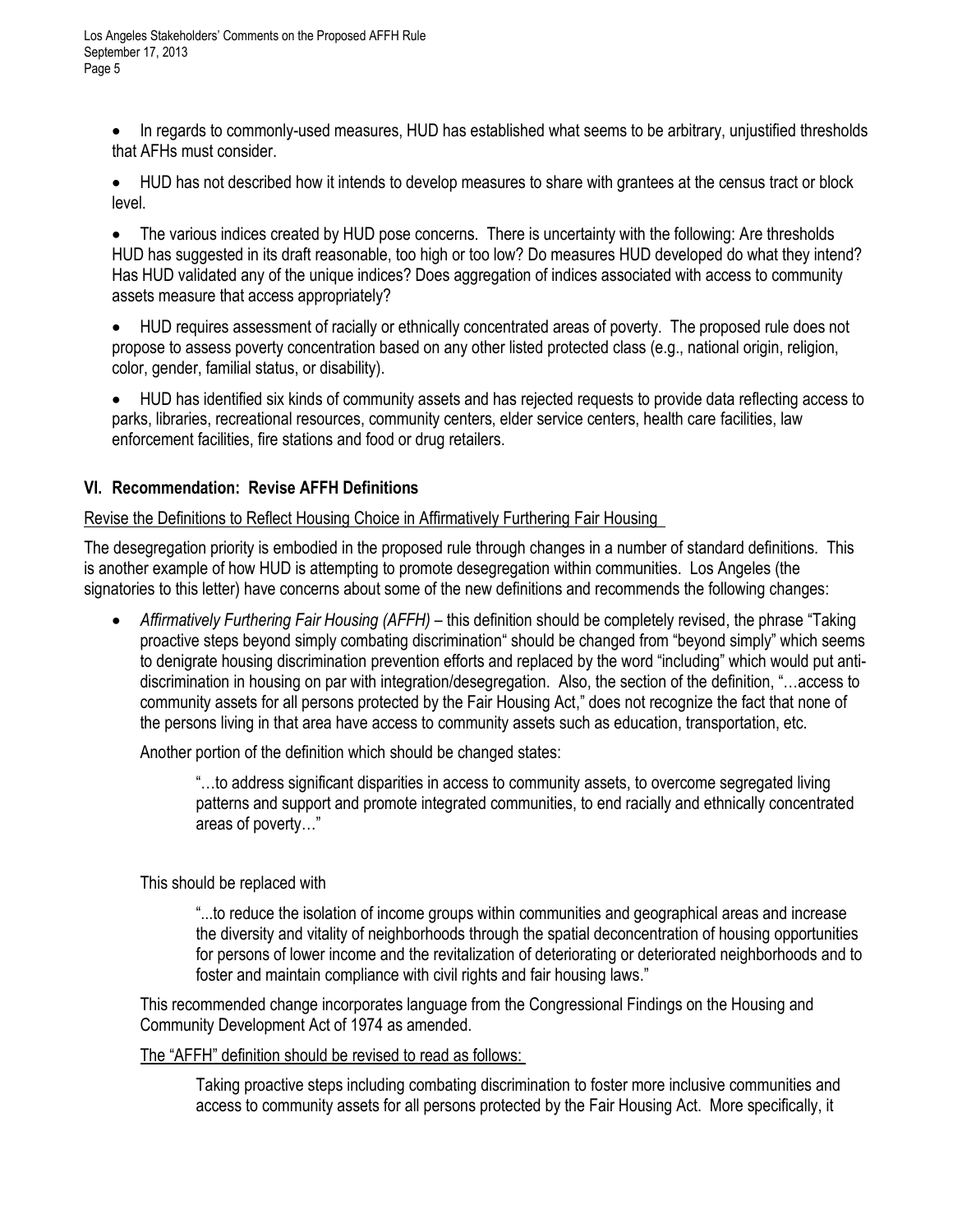means taking steps proactively to reduce the isolation of income groups within communities and geographical areas and increase the diversity and vitality of neighborhoods through the spatial deconcentration of housing opportunities for persons of lower income and the revitalization of deteriorating or deteriorated neighborhoods and to foster and maintain compliance with civil rights and fair housing laws. For participants subject to this subpart, these ends will be accomplished primarily by making investments with federal and other resources, instituting strategies, or taking other actions that address or mitigate fair housing issues identified in an assessment of fair housing (AFH) and promoting fair housing choice for all consistent with the policies of the Fair Housing Act.

 *Disproportionate Housing Needs—*the proposed definition seems to indicate that affordable housing projects should only house families in protected classes with disproportionate housing needs and exclude other lowincome individuals who qualify for such housing. Does this mean that federal funds should be devoted only to helping those in a protected class and not others with the same economic challenges? We recommend that the definition be changed so that disproportionate housing need be quantified so housing needs for members of a protected class are at least "20 percent" higher than the percentage of persons in the category as a whole, rather than the "10 percent" included within the definition.

#### The "Disproportionate Housing Needs" definition should be revised to read as follows:

Exists when the percentage of extremely low-income, low-income, moderate-income, and middleincome families in a category of housing need who are members of a protected class is at least 20 percent higher than the percentage of persons in the category as a whole. For this purpose, categories of housing need are cost burden and severe cost burden, overcrowding (especially for large families) and substandard housing conditions. The terms cost burden, severe cost burden, overcrowding, extremely low-income family, low-income family, moderate-income family, and middle-income family are defined in 24 CFR 91.5.

 *Fair Housing Choice—*this definition states: "For persons with disabilities, fair housing choice includes access to accessible housing, and, for disabled persons in institutional or other residential environment…" The definition should be revised to state: "For persons with disabilities, fair housing choice is the ability to live where they choose. This includes access to accessible housing, and, for disabled persons in institutional or other residential environment, housing in the most integrated setting appropriate as required under law, if they so desire, including disability-related services that an individual needs to live in such housing. Fair Housing Choice also means recognizing that not all people with disabilities desire to live in an integrated setting and that those people have the right to choose to reside with others with the same disability in housing built to meet their needs that includes services focusing on that specific disability."

## The "Fair Housing Choice" definition should be revised to read as follows:

Individuals and families have the information, options, and protection to live where they choose without unlawful discrimination and other barriers related to race, color, religion, sex, familial status, national origin, or handicap. It encompasses actual choice, which means the existence of realistic housing options; protected choice, which means housing that can be accessed without discrimination; and enabled choice, which means the availability and realistic access to sufficient information regarding options so that any choice is informed. For persons with disabilities, fair housing choice is the ability to live where they choose. This includes access to accessible housing, and, for disabled persons in institutional or other residential environment, housing in the most integrated setting appropriate as required under law, if they so desire, including disability-related services that an individual needs to live in such housing. Fair Housing Choice also means recognizing that not all people with disabilities desire to live in an integrated setting and that those people have the right to choose to reside with others with the same disability in housing built to meet their needs that includes disability-related services focusing on that specific disability.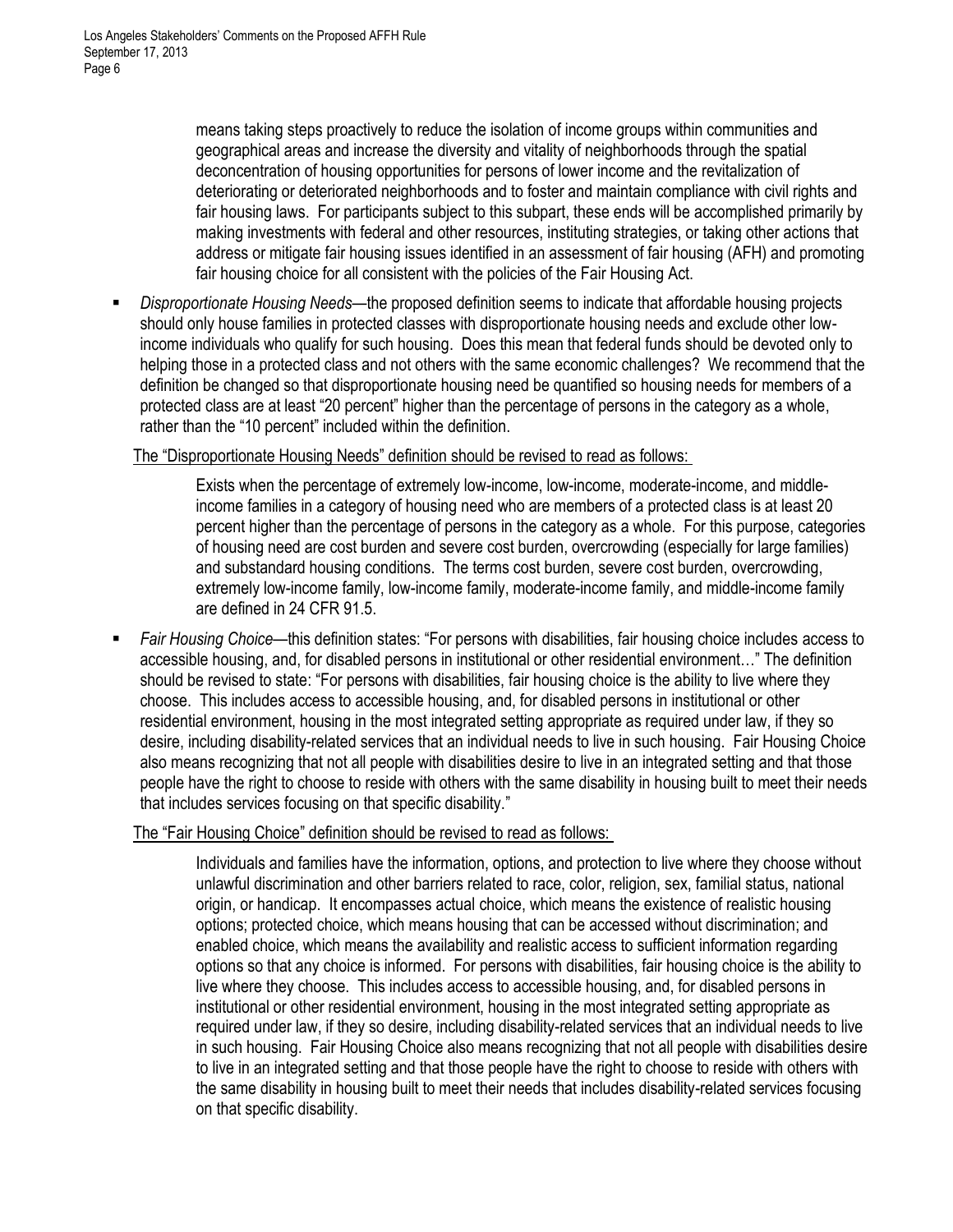*Fair Housing Issue—*this definition should omit the following: "Ongoing local or regional segregation or the need to support integrated communities; racial or ethnic concentrations of poverty; disparities in access to community assets; disproportionate housing needs based on race, color, religion, sex, familial status, national origin, or handicap…" and replace it with "Unequal housing opportunities for persons in a protected class under federal law…"

#### The "Fair Housing Issue" definition should be revised to read as follows:

Unequal housing opportunities for persons in a protected class under federal law; and evidence of illegal discrimination or violations of existing civil rights law, regulations, or guidance, as well any other condition that impedes or fails to advance fair housing choice.

 *Integration—*the reference to "Metropolitan Statistical Area as a whole" should be removed. MSAs cover areas that a single jurisdiction cannot cause to change since multiple jurisdictions are captured in a single MSA. This seems to mean that cities are responsible for exporting poor people in protected classes to surrounding counties and recruiting people not in protected classes into their own cities. As noted previously, this would lead to gentrification and would have a negative impact on poor people living in areas that are attractive to gentrification. Gentrification leads to isolation of low-income families and a further decrease in socioeconomic opportunities. There needs to be recognition that it is important to retain the character of communities while investing more resources in the area rather than attempting to remove people who have cultural, ethnic and historical connections to their neighborhoods.

## The "Integration" definition should be revised to read as follows:

Based on the most recent decennial Census and other data sources as determined by HUD to be statistically valid, that particular geographic areas within a jurisdiction do not contain high concentrations of persons of a particular race, color, religion, sex, familial status, national origin, or handicap when compared to the jurisdiction. For individuals with disabilities, integration also means that such individuals are housed in the most integrated setting appropriate, if they so desire. The most integrated setting is one that enables individuals with disabilities to interact with nondisabled persons to the fullest extent possible, consistent with the requirements of the American Disabilities Act, and Section 504 of the Rehabilitation Act of 1973.

 *Segregation—*The definition should not include the phrase: "…a particular housing development, or…"; this could lead to individual projects having to deny eligible applicants housing if they do not meet particular characteristics needed to create integrated housing on a project by project basis. For example, in some cities, affordable housing projects are almost 100% African-American. Does that mean that no more African-Americans can rent an apartment until the development is integrated by the percentage of race, ethnicity, age, familial status, disability, etc. in the jurisdiction? In Los Angeles, the Housing Authority offers units via a "blind" method. Once a family is certified for admission, they are offered units based solely on the bedroom size needed – to factor in protected class categories would be in effect, discriminatory.

The definition should also remove the phrase: "…or other causes" from the section stating: "…compared to the jurisdiction or Metropolitan Statistical Area, as a whole resulting from fair housing determinants or other causes." Also, the definition should state: "For persons with disabilities, segregation *may* include the failure to provide housing in the most integrated setting possible." Currently, the definition does not include "may," this is necessary to support the fact that people with disabilities have the choice to live where they want, even in settings HUD would deem segregated, because it met their needs.

## The "Segregation" definition should be revised to read as follows:

Geographic areas, based on the most recent decennial Census and other data sources determined by HUD to be statistically valid, with high concentrations of persons of a particular race, color, religion, sex,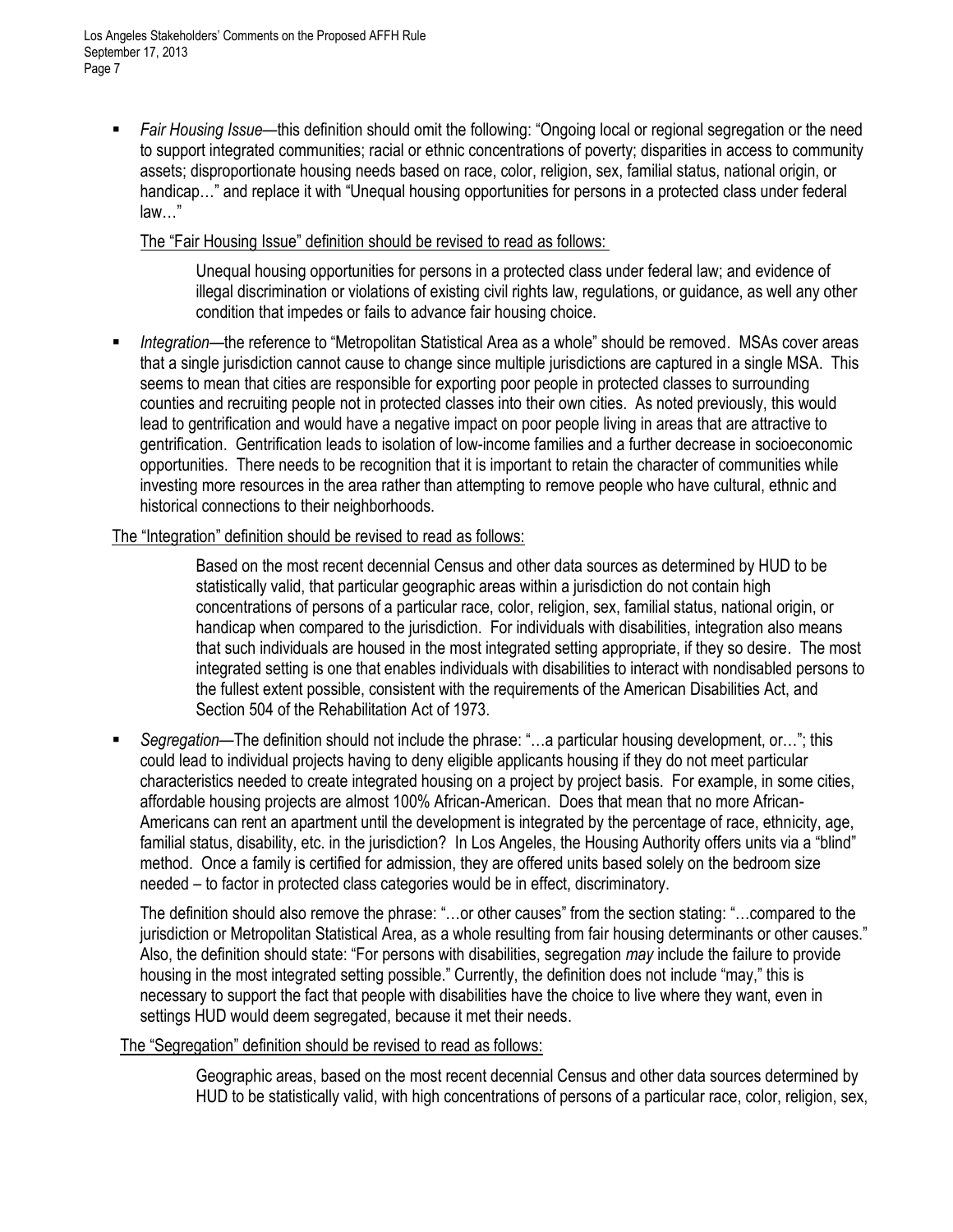> familial status, national origin, or with a disability in a jurisdiction, compared to the jurisdiction or Metropolitan Statistical Area, as a whole resulting from fair housing determinants. For persons with disabilities, segregation may include the failure to provide housing in the most integrated setting possible.

#### **VII. Recommendation: Amend the Proposed Rule and Provide a New Comment Period**

#### Revise the Proposed Rule

HUD should revise the proposed rule in accordance with the aforementioned comments and recommendations. HUD should then release an amended proposed rule with a new 90-day comment period.

## **CONCLUSION**

The City of Los Angeles, together with the Los Angeles County and their non-profit partners, fully support HUD's intent to create a new rule that affirmatively furthers fair housing. We believe the current proposed rule can be strengthened to ensure that its implementation does not result in devastating disinvestment in poor neighborhoods. People in raciallyconcentrated/low-income communities must have an opportunity to move into an area that is thriving economically and socially; similarly, jurisdictions must have the discretion to direct investments to racially-concentrated/low-income neighborhoods that are not thriving in order to improve the quality of life there. It is imperative that HUD continue its 30 year partnership, allowing jurisdictions the discretion to determine how they invest CPD funds.

We hope that our comments will be carefully considered and we look forward to reviewing an amended rule during a subsequent comment period. The City and its partners are eager to participate in any discussions with HUD. We will be glad to provide additional information upon request. Should you have any questions, please feel free to contact me at (213) 808-8808 or [mercedes.marquez@lacity.org.](mailto:mercedes.marquez@lacity.org)

Sincerely,

meneles Mai

MERCEDES MÁRQUEZ General Manager, Los Angeles Housing + Community Investment Department

Douglas Cluthnie

DOUGLAS GUTHRIE President & CEO, Housing Authority of the City of Los Angeles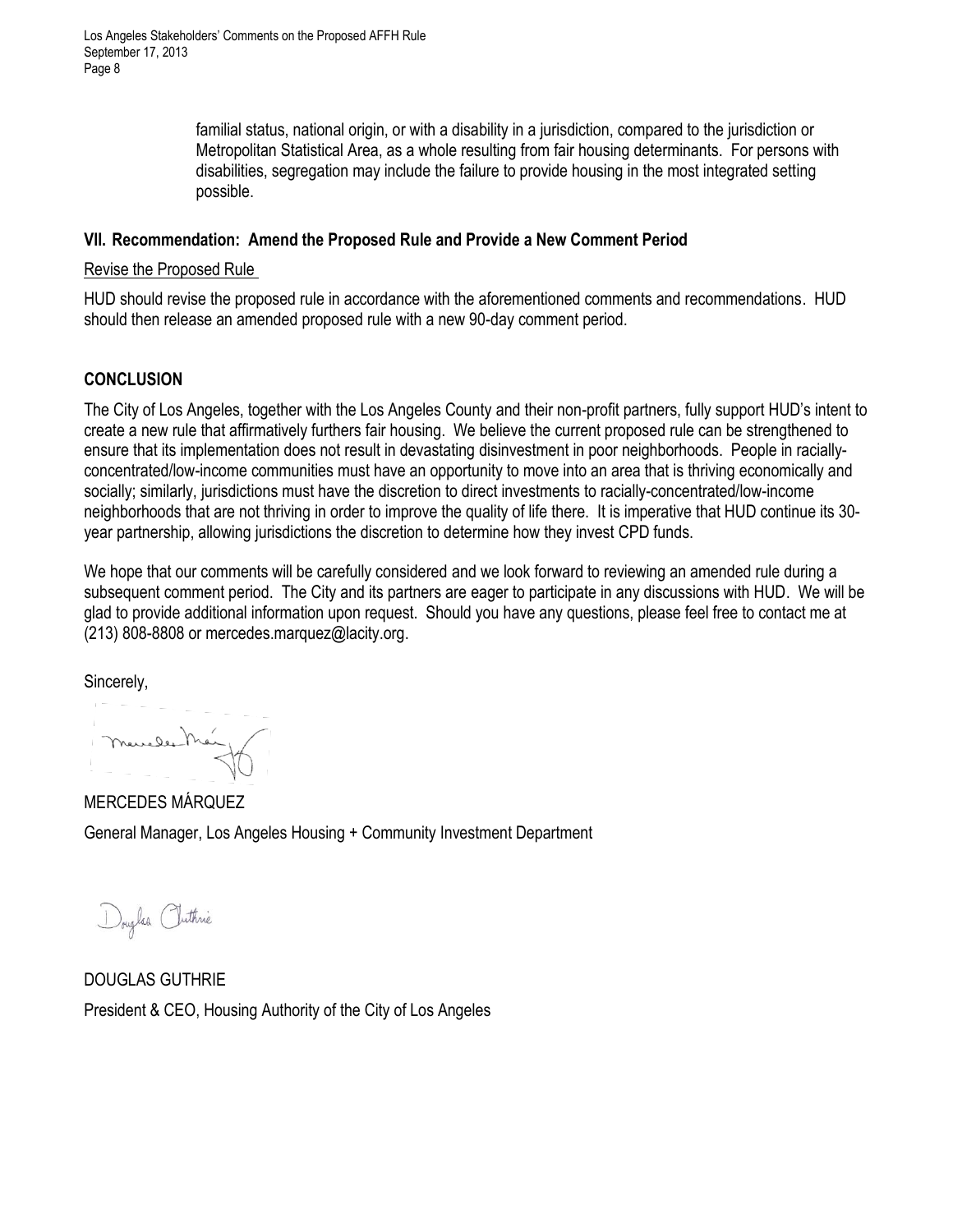Alakog

SEAN ROGAN Executive Director, Community Development Commission/ Housing Authority of the County of Los Angles

Peny Delfs

RÉMY DE LA PEZA Sr. Planner & Policy Counsel, Little Tokyo Service Center

ANDREW GROSS Principal, Thomas Safran & Associates

Pau Story

PAULINA GONZALEZ Executive Director, Strategic Actions for a Just Economy (SAJE)

ecc

MARIA CABILDO President, East LA Community Corporation